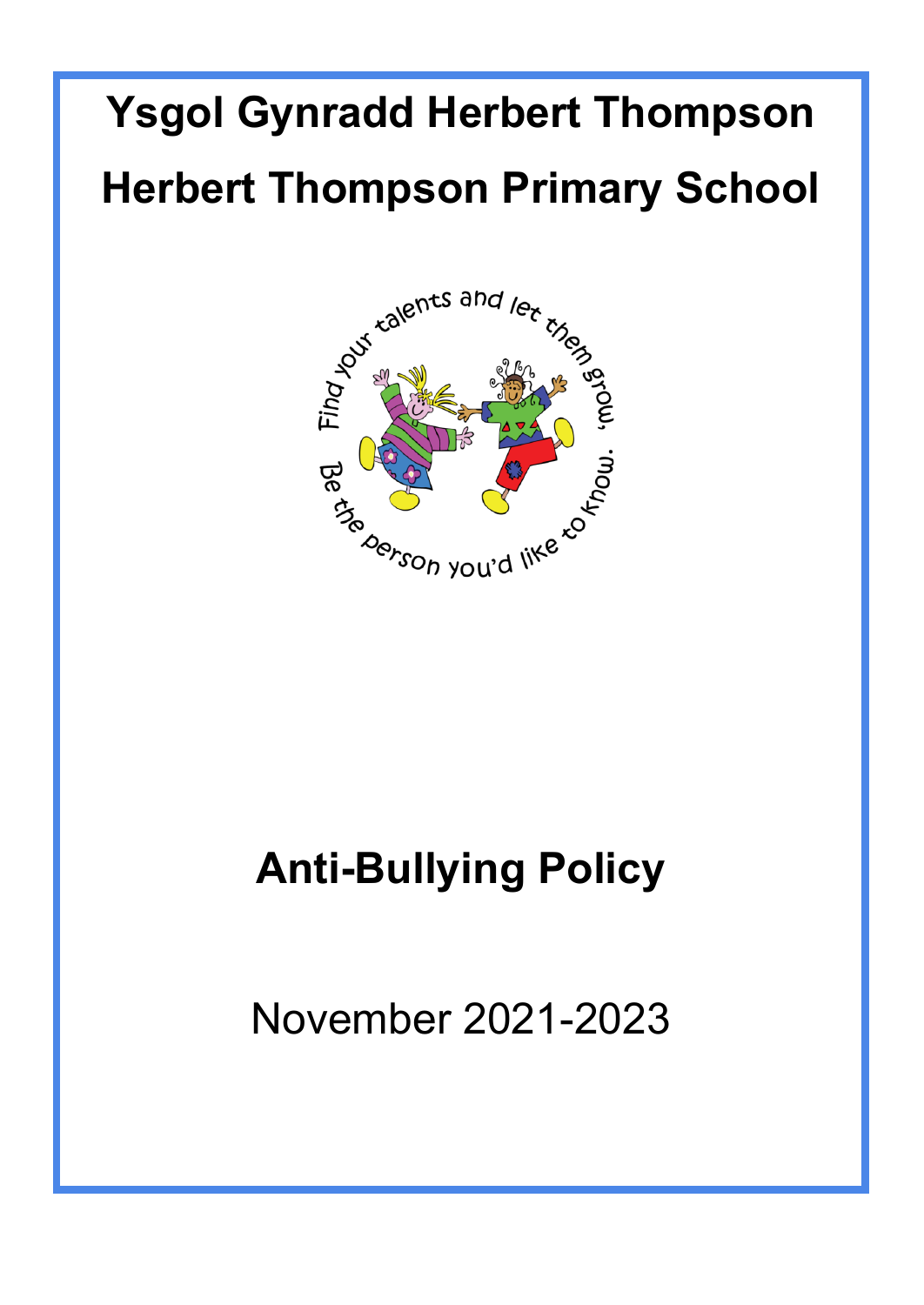#### **INTRODUCTION**

#### *"It's relationships, not programmes that change children…young people thrive when adults care about them on a one to one level and when they have a sense of belonging to a caring community."*

At Herbert Thompson Primary School, we believe it is important to promote a caring and supportive environment, where positive relationships are developed to enable all members of the school community to feel safe, secure and respected. We recognise that every child needs praise, support, recognition and affection to thrive in life.

This policy has been created with close consideration of the Welsh Government guidance - Challenging Bullying: rights, respect, equality (statutory guidance for governing bodies of maintained schools, 2019) and Section 89 of Education and Inspections Act 2006.

It should be used alongside the Positive Relationships Policy and also interlinks with broader school policies such as safeguarding, attendance, acceptable use of ICT, online safety, travel behaviour, positive handling, safe touch policy and exclusions. In addition to this, the Health and Well-being Area of Learning Experiences should be considered alongside this policy (Curriculum for Wales, 2022).

#### **VISION AND VALUES**

**Respect** is one of our core values as a school and it is very important to us that pupils and staff are treated with respect at all times. *We believe that we should listen to each other and treat others the way we would like to be treated; keeping hands, feet and unkind words to ourselves.*

talen  $\overline{e_{r}}$ 1001 ಜ 36.<br>36. berson you'd like

Our school mission statement reflects these beliefs:

Our school guidelines focus on children showing respect to themselves, all children, all adults and their surroundings and mending any relationships that are harmed.

Our vision for the future is based around the unwavering belief that our community will live with positive values and behaviours and have the aspirations and skills to live happy and successful futures**.**

**We have six core values that drive us and underpin all that we do:**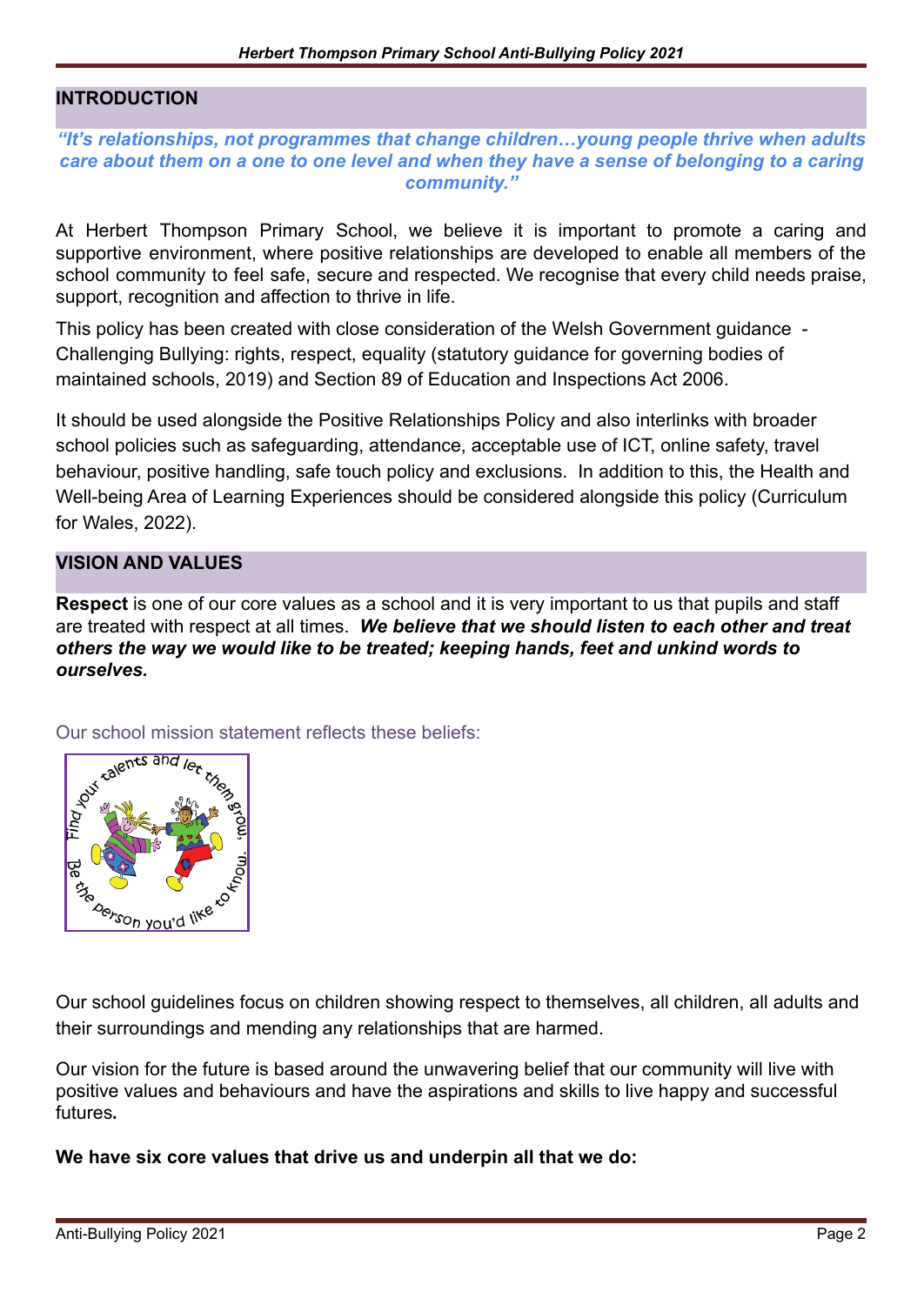**Respect** - we listen to each other and treat everyone the way we would like to be treated; keeping hands, feet and unkind words to ourselves.

**Care** - we are helpful and considerate, showing kindness to others and looking after our surroundings.

**Security** - we look after each other and keep ourselves and others safe.

**Diversity** - we respect each other's differences and celebrate our uniqueness.

**Determination** - we try our best and never give up, even when things get tough.

**Achievement** - we challenge ourselves every day and work hard to achieve our goals.

Everyday we recite our values mantra and the children know our values well we always finish our mantra by reminding everyone of their own personal value:

**"I am loved. I am strong. I am important. I am special".**

#### **DEFINITION OF BULLYING**

Bullying can be defined by behaviour by an individual or group, usually repeated over time, that intentionally hurts others either physically or emotionally. Anti-Bullying Alliance definition: *Bullying is the repetitive, intentional hurting of one person or group by another person or group, where the relationship involves an imbalance of power. It can happen face to face or online.* Bullying can also occur directly or indirectly.

#### *ARTICLE 2 UN RIGHTS OF THE CHILD (non-discrimination)*

*The Convention applies to every child without discrimination, whatever their ethnicity, sex, religion, language, abilities or any other status, whatever they think or say, whatever their family background.*

Bullying is expressed through a range of hurtful behaviours: it can happen face-to-face or in the digital environment. It can be carried out by an individual or group but is generally executed in front of an audience to assert power or popularity. It may involve an element of secrecy so that adults are not aware of it.

Bullying differs from an argument, a fight or friendship fallout in that it:

- is deliberate or intentional
- is generally repeated over time
- involves a perceived imbalance of power between perpetrator and target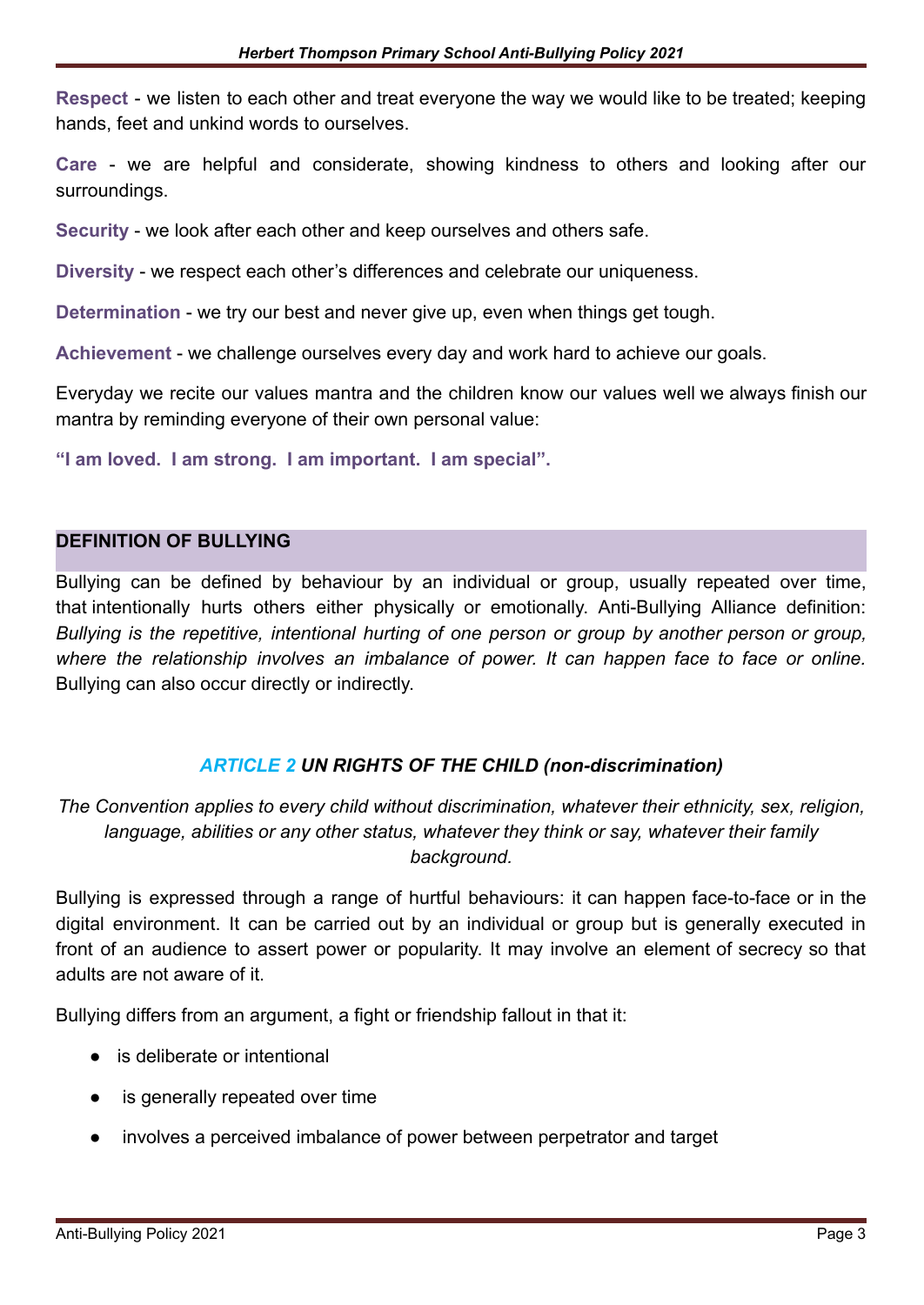● causes feelings of distress, fear, loneliness, humiliation and powerlessness. It is recognised that a one-off incident can leave a learner traumatised and nervous of reprisals or future recurrence.

There are a number of distinctive elements associated with bullying. These include, but are not limited to:

• **intention to harm** – bullying is deliberate with the intention to cause harm. Those who bully others are often skilled at knowing exactly how to humiliate or hurt their target, picking on key aspects of their appearance, personality or identity that produces the effect wanted. They seek out the area in which they have power over their target

• **harmful outcome** – someone or a group is hurt physically or emotionally. They can be isolated, humiliated or made fearful. Their sense of self-worth is reduced

• **direct or indirect acts** – bullying can involve direct aggression such as hitting, as well as indirect acts such as spreading rumours, revealing private information about someone or sharing intimate images with people for whom the information/images were not intended

• **repetition** – bullying usually involves repeated acts of negative behaviour or acts of aggression. An isolated aggressive act, such as a fight, is not usually considered bullying.

Yet any incident can be the start of a pattern of bullying behaviour which develops subsequently. That is why incident records are so valuable.

• **unequal power** – bullying involves the abuse of power by one person or a group who are (perceived as) more powerful, often due to their age, physical strength, popularity or psychological resilience.

#### **How is bullying expressed?**

Bullying can take many forms, including:

• **physical** – kicking, tripping someone up or shoving them, injuring someone, damaging their belongings or gestures of intimidation

- **verbal** taunts and name-calling, insults, threats, humiliation or intimidation
- **emotional** behaviour intended to isolate, hurt or humiliate someone
- **indirect** sly or underhand actions carried out behind the target's back or rumour-spreading

• **online** – using any form of technological means, mobile phones, social networks, gaming, chat rooms, forums or apps to bully via text, messaging, images or video

• **relational aggression –** bullying that tries to harm the target's relationships or social status: drawing their friends away, exploiting a person's additional learning needs (ALN) or long-term illness, targeting their family's social status, isolating or humiliating someone or deliberately getting someone into trouble

• **sexual** – unwanted touching, threats, suggestions, comments and jokes or innuendo. This can also include any misuse of intimate, explicit images of the learner targeted

• **prejudice-related** – bullying of a learner or a group of learners because of prejudice. This could be linked to stereotypes or presumptions about identity. Prejudice-related bullying includes the protected characteristics. Prejudice can and does also extend beyond the protected characteristics and can lead to bullying for a variety of other reasons such as social status and background. This has recently been extended to include homophobic, transphobic, racist, targetted aganst faith, sexim or disablist abuse.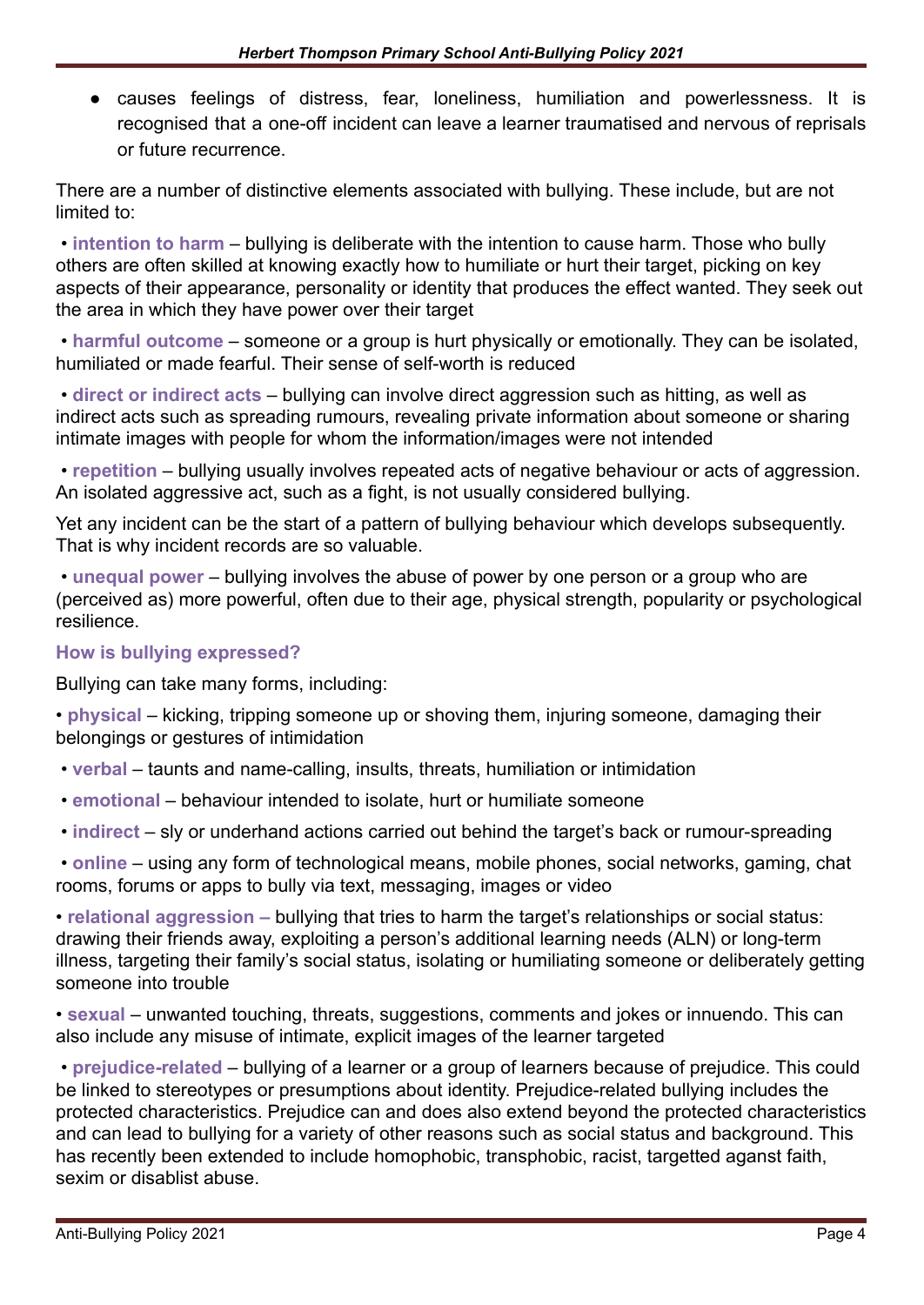# **SIGNS A CHILD MIGHT BE EXPERIENCING BULLYING (NSPCC GUIDANCE)**

<https://www.nspcc.org.uk/what-is-child-abuse/types-of-abuse/bullying-and-cyberbullying/>

No single sign will indicate for certain that your child's being bullied, but watch out for:

- belongings getting 'lost' or damaged
- physical injuries, such as unexplained bruises
- being afraid to go to school, being mysteriously 'ill' each morning, or skipping school
- not doing as well at school
- asking for, or stealing, money (to give to whoever's bullying them)
- being nervous, losing confidence, or becoming distressed and withdrawn
- problems with eating or sleeping
- bullying others.

## Effects of bullying

The effects of bullying can last into adulthood. At its worst, bullying has driven children and young people to self-harm and even suicide.

Children who are bullied:

- may develop mental health problems like depression and anxiety
- have fewer friendships
- aren't accepted by their peers
- are wary and suspicious of others
- have problems adjusting to school, and don't do as well.

All children who are affected by bullying can suffer harm – whether they are bullied, they bully others or they witness bullying

#### **WHAT BULLYING IS NOT:**

The following examples are cases which would not normally be considered bullying:

• **friendship fallouts** – a friendship feud may however deteriorate into bullying behaviour that is enabled by the fact that former friends have an intimate knowledge of the fears and insecurities of one another. Children and young people who are targeted by former friends feel the betrayal deeply and are frequently isolated from their former friendship group

• **a one-off fight** – this will be addressed according to the school's positive relationships policy unless it is part of a pattern of behaviour that indicates intentional targeting of another individual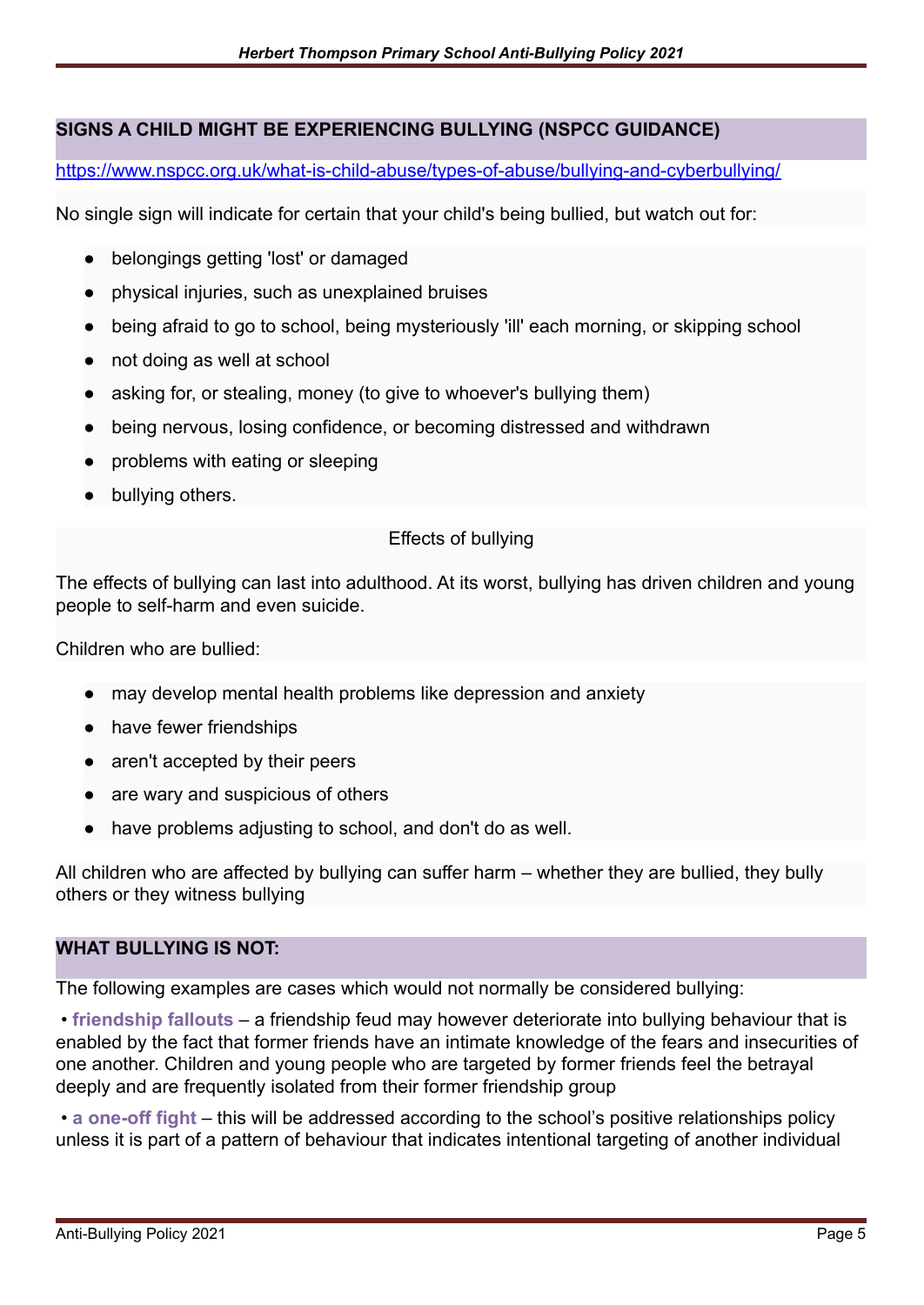• **an argument or disagreement** – between two children or young people is not generally regarded as bullying. Nevertheless they may require assistance to learn to respect others' views

• **a one-off physical assault** – this would be stopped and addressed immediately. Police involvement in cases where physical assault has happened may also be appropriate

• **insults and banter** – children and young people will often protest that an incident was a joke or banter. If two friends of equal power are in the habit of bantering with one another it is not deemed to be bullying. If one learner uses banter to humiliate or threaten another who is powerless to stop it and made fearful by the act, the border between banter and bullying is likely to be crossed The police should be notified as soon as possible if it is suspected that a criminal offence has been committed against a child or young person.

• **a one-off instance of hate crime** – unless this behaviour is repeated it would not usually be regarded as bullying but it would be criminal behaviour, which the Welsh Government would expect to be dealt with in accordance with the school's behaviour policy and other relevant policies, such as the school's 'Prevent' policy. If considered necessary, the school would also need to involve the police.

## **WHY IT IS IMPORTANT TO PREVENT AND CHALLENGE BULLYING:**

Schools must comply with their legal duty to safeguard all learners. A great body of research shows the devastating and long-lasting impact bullying can have, not only to targets but to perpetrators of bullying and bystanders too. Severe impacts can be long-term, including poor mental health and reduced well-being. Bullying can also lead to children and young people becoming lonely and socially isolated. The growing evidence on adverse childhood experiences (ACEs) demonstrates the ways in which childhood experiences can have significant impacts on a person's ability to form and maintain relationships in childhood or adolescence and with long-lasting impacts into adulthood. This is why it is so important to ensure children and young people have positive relationship experiences.

# *ARTICLE 39 UN RIGHTS OF THE CHILD (recovery from trauma and reintegration)*

*Children who have experienced neglect, abuse, exploitation, torture or who are victims of war must receive special support to help them recover their health, dignity, self-respect and social life.*

#### **HOW AWARENESS OF BULLYING WILL BE RAISED**

Schools must comply with their legal duty to safeguard and promote the welfare of learners and any other legal duties. The headteacher and school governing body will ensure all teachers, support staff and administrative staff are aware of their school's Anti-Bullying Policy and the procedures to follow if a learner reports being bullied. Some approaches to raise awareness of bullying and mental health, include:

- Restorative Approaches and the use of appropriate conflict resolution methods
- THRIVE approach across the school (as a School of Excellence) to ensure emotional health and wellbeing approaches and positive relationships are at the core of our practice
- Annual refresher training on the anti-bullying and positive relationships policy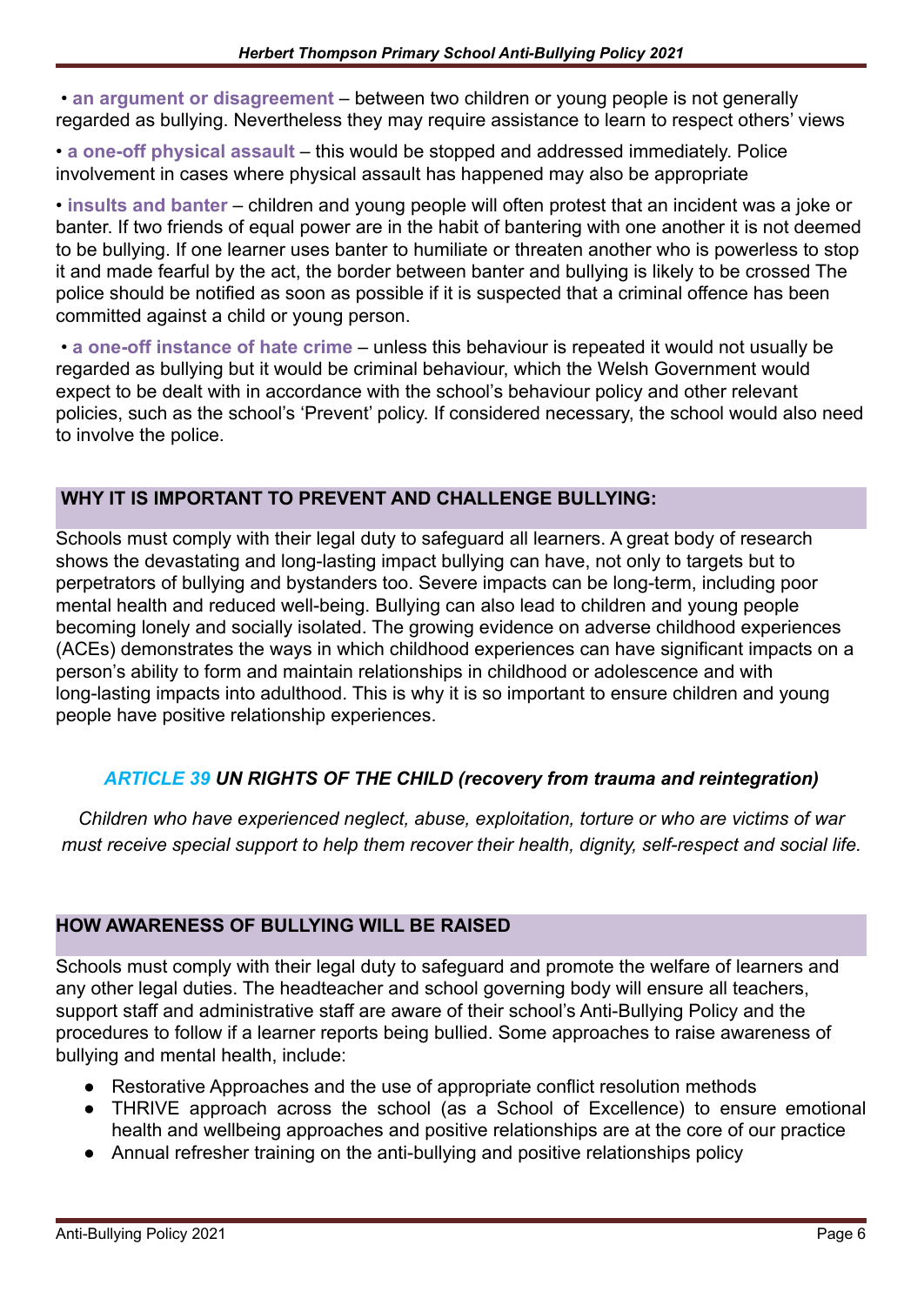- Selection and training of Anti-Bullying Ambassadors (KS2) and Anti-Bullying Campaigners (Year 2) - weekly team meetings using a peer to peer approach to improve procedures and raise awareness.
- Awareness events to explore emotional health and wellbeing that may touch upon bullying as a cause and symptom such as 'Anti-Bullying Week / Odd Socks day', 'Five to Thrive', 'Positive Relationships Week', 'The Big Anti-Bullying Assembly', Children's Mental Health Week, 'Mental Health Awareness Week'
- Staff briefings to provide updates as needed
- ACES and trauma informed practice

## **EMBEDDING ANTI-BULLYING WORK IN THE CURRICULUM**

Whole school initiatives and proactive teaching strategies are used throughout the school to develop a positive learning environment with the aim of reducing opportunities for bullying to occur. These include:

- Restorative Approaches
- Strong focus on the school values (centred around respect)
- Assemblies to reinforce positive behaviours and promote positive relationships
- Awareness weeks such as 'Positive Relationships' week
- Weekly positive reward cup for positive relationships and playtimes cup for positive playtimes
- Lunchtime 'chill-zone' social groups
- Daily 'Time to Talk' sessions where children can self-refer themselves or teacher referral for sessions with either our Emotional Health and Wellbeing Learning Support Assistant and Y Cwtch Teacher.
- PSE, SEAL, THRIVE, ELSA, Pause for Thought class sessions, Chill Zone, Reflection Steps and Circle Time activities are used to support anti-bullying work
- Emotional Support Assistant providing bespoke support
- Praise and reward for good behaviours Awards Assembly, Golden time, Dojo points, Warm Fuzzies, Star of the day, Capten Y Cwtch, termly reward trips, stickers, praise postcards etc
- Encouraging the whole school community to act as role models for the desired behaviour
- Treating all adults and children with respect
- Use of purple, yellow and red slips to communicate with parents
- Communication of the policy, as well as periodic updates to ensure that staff and pupils are continuously aware of their individual responsibilities
- Parent support planning meetings with families
- Half termly pillars of expectations
- Ongoing professional learning for staff including ACES and trauma informed practices
- Calmelyons peer mediators

#### **INVOLVEMENT IN DEVELOPMENT AND IMPLEMENTATION OF THIS POLICY**

Stakeholders views are very important and are part of ongoing consultations. Learners' views and questionnaire responses have been particularly useful when creating this policy.

#### **LEARNERS**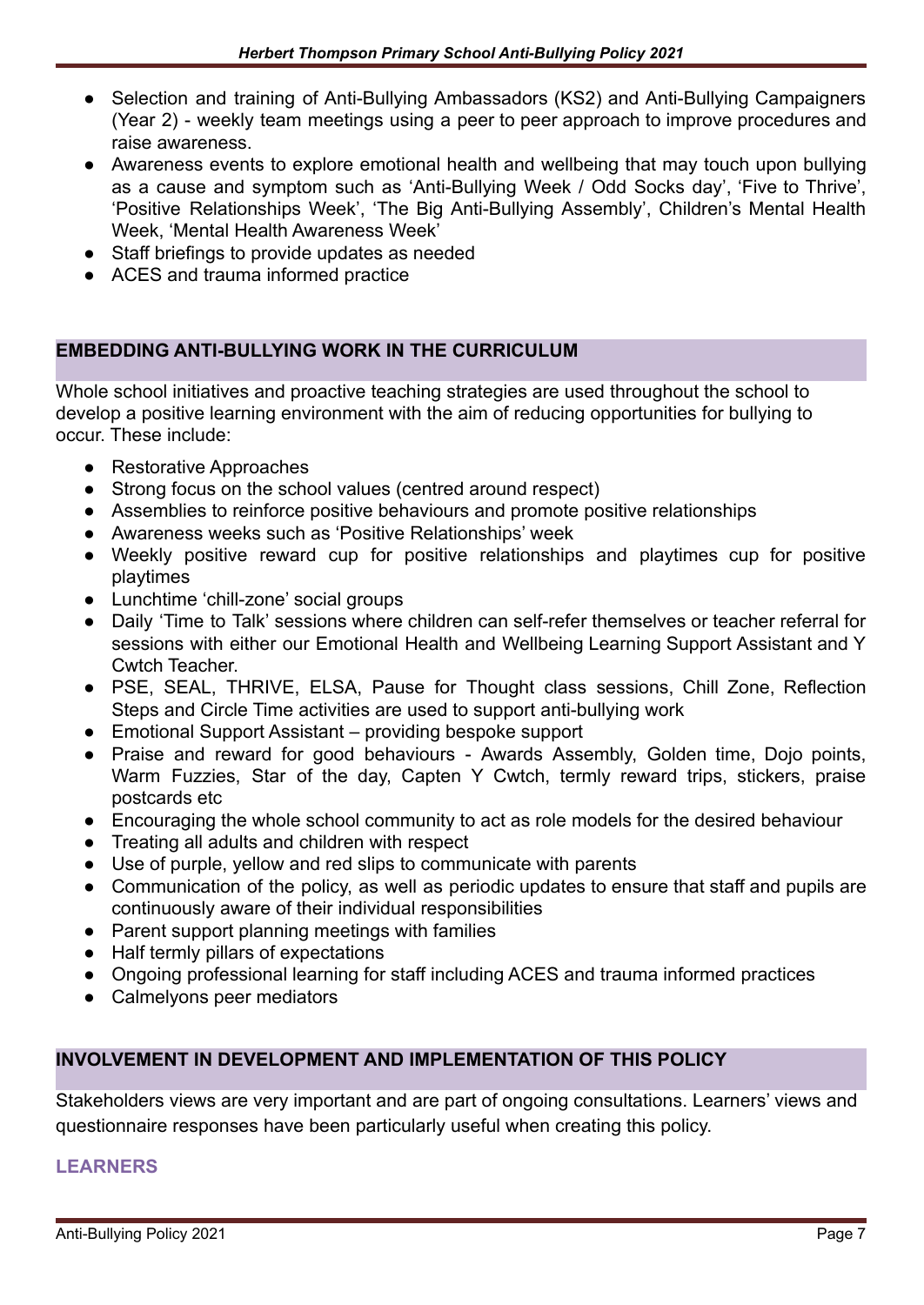It is imperative that children and young people are taught, both at home and in school, about building and maintaining respectful relationships. This is the foundation on which positive behaviour is based.

#### **PARENTS/CARERS**

Parents/carers have an important role to play, as part of the school community, in taking responsibility for their child's behaviour inside and outside school; so too do schools. Partnership working between the school and parents/carers to maintain high standards of behaviour and to encourage respect and kindness towards other people is vital. We work hard as a school to engage with parents/carers, taking into account the following considerations when developing and rolling out our anti-bullying strategy:

- Ensuring parents/carers are aware of the current anti-bullying strategy Parent Guide to Anti-Bullying (Diana Award).
- Establishing parent awareness via the use of a parent questionnaire
- Ensuring parents/carers know how to report any concerns and how to appropriately escalate matters should they not be satisfied with the outcome of their initial concern.
- Ensuring parents/carers know who to speak to when raising a concern about bullying and what evidence to provide.
- Ensuring parents/carers have been engaged to support their children and support the vision and values of the school.
- Ensuring that parents/carers are aware that prejudice and discrimination are unacceptable within the school community. This can help a school deal with incidents when they occur.

#### **HEADTEACHER**

It is the responsibility of the head teacher to implement the school anti-bullying strategy and to ensure that all staff (both teaching and non-teaching) are aware of the school policy and know how to deal with incidents of bullying. The headteacher must ensure all staff have sufficient training to be equipped to deal with all incidents of bullying. Child protection training is given to all staff and governors to ensure all staff are fully informed and aware of up to date legislation.

#### **STAFF AND GOVERNORS**

Staff should be well prepared and feel confident to handle any incidents reported to them. This includes teaching and non-teaching staff. They should expect more reports than usual when a new strategy is launched. It is considered a positive sign when children and young people come forward to discuss incidents of bullying because this reflects trust in adults and positive relationships.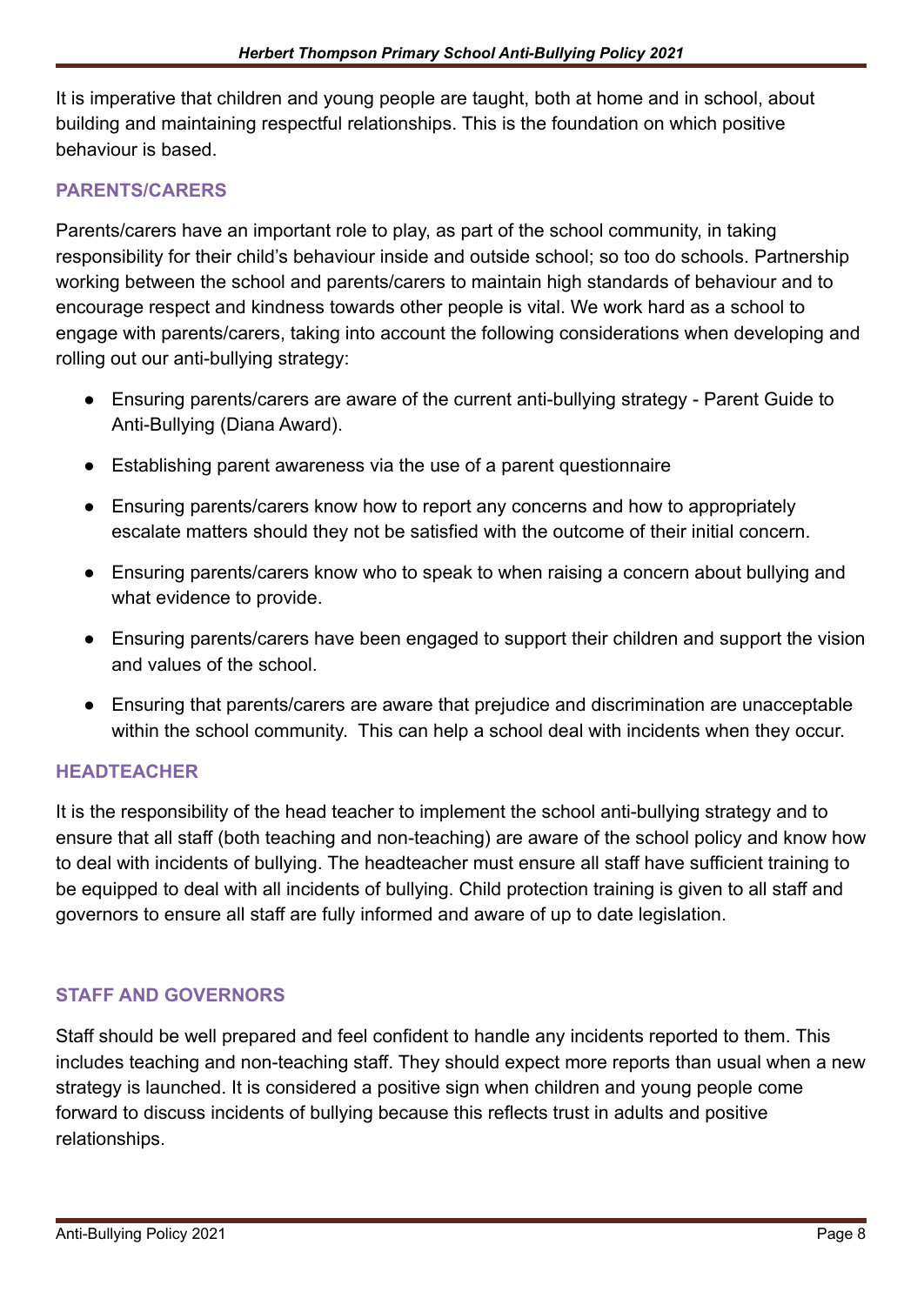The governing body supports the head teacher in all attempts to promote positive relationships and deal with any instances of bullying. This policy statement makes it very clear that any incidents of bullying that do occur are taken very seriously and dealt with appropriately. The governing body monitors the incidents of bullying that occur and reviews the effectiveness of the school policy at least biennially

# **RESPONDING TO BULLYING INCIDENTS**

Flow chart of responses:



The school positive relationships policy must be followed fully, including the section on responding to inappropriate behaviour.

If bullying is suspected, reported or witnessed:

- The incident will be dealt with immediately by the member of staff who has been approached.
- Victims of bullying are offered the opportunity to discuss the experience with a member of staff who will offer support and attempt to restore confidence.
- Peer support will be offered if appropriate.
- A clear account of the incident will be given to a member of the SLT who will then interview all concerned or a restorative conference will be held (as appropriate).
- Incident logged on SIMS or with the LA if appropriate.
- Class teachers (and if appropriate parents/carers) will be kept informed.
- Sanctions will be used if appropriate and in consultation with all parties concerned (see Positive Relations Policy). However, every attempt to resolve the situation will be sought and all learners' needs will be considered.

#### **Learners are offered a range of ways for learners to report bullying. These can include:**

- Anti-Bullying Ambassadors
- trained peer mediators 'Calmelyons'
- a quiet and private space to talk (Y Cwtch spaces)
- key staff available at key times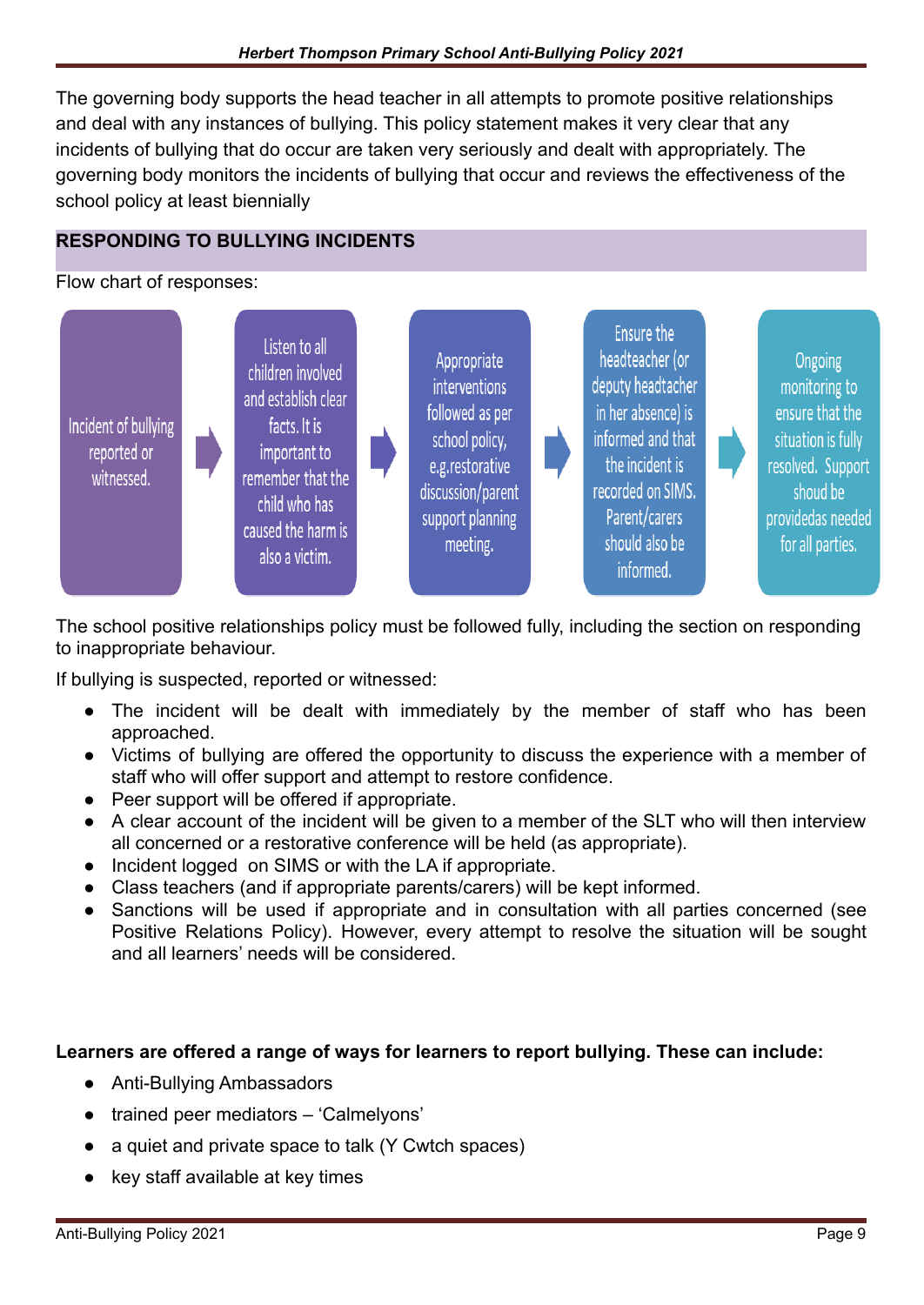- sessions with Y Cwtch teacher and Emotional Support Assistant such as 'Time to Talk' (children can self refer)
- worry boxes
- during 'Pause for Thought' sessions

# **TAKING CONCERNS SERIOUSLY**

The school will always seek to resolve matters as quickly and appropriately as possible. If parents/carers are not satisfied with the way the school has dealt with a case of bullying that they reported they should be aware of the school's complaints procedure. This is available on the school website or a hard copy can be obtained from the school office.

## **RECORDING AND MONITORING INCIDENTS OF BULLYING**

There are clear mechanisms in place for reporting and recording bullying which are clearly communicated to the whole school community. All incidents are recorded on SIMS and are monitored and reported to governors.

The information recorded fully reflects the school's definition of bullying and broader provisions outlined in this policy.

## **EVALUATING AND REVIEWING THEIR POLICY AND STRATEGY**

The school and governing body will review this policy at least biennially and assess its implementation and effectiveness. The policy will be promoted and implemented throughout the school.

Parents are encouraged to work closely with the school to actively support this policy, promoting high standards of behaviour at all times and reporting any misgivings they may have concerning either victims or perpetrators of bullying.

#### **USEFUL GUIDANCE**

- Diana Award Anti-Bullying Campaign
- Anti-Bullying Alliance: Anti-bullying policy guidance
- Kidscape: Anti-bullying policy checklist
- Equality and Human Rights Commission: What Equality Law Means for You as an Education Provider in Wales
- Equality and Human Rights Commission: Using data to inform and evaluate anti-bullying **strategies**
- Welsh Government: Special Educational Needs Code of Practice for Wales
- Welsh Government: Professional standards for education professionals